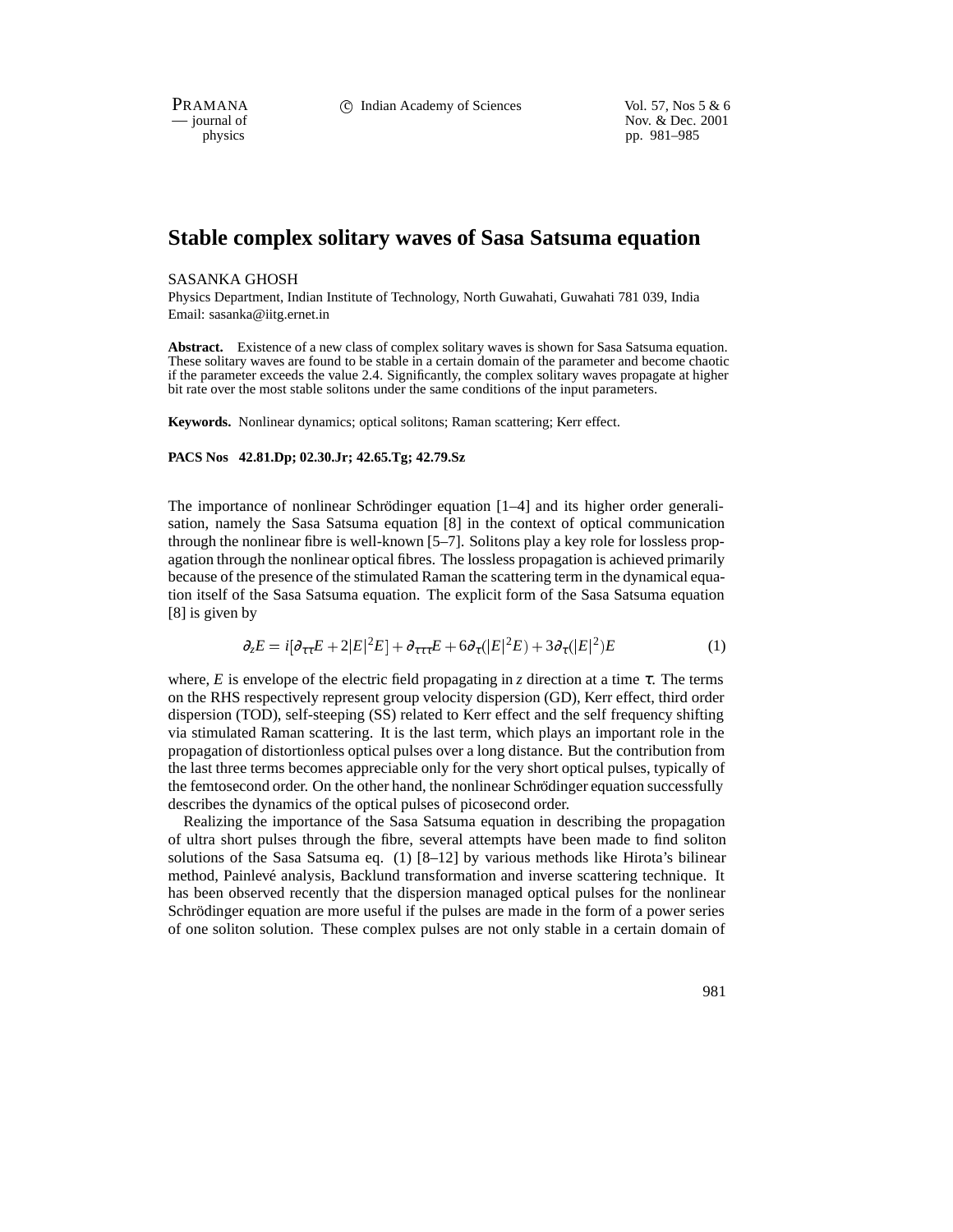## *Sasanka Ghosh*

the parameter, but also propagate at a higher bit rate than the most stable soliton under the same input condition.

Motivated by these observations, we look for a class of complex solitary wave solutions for the Sasa Satsuma equation. Nonetheless, these pulses will be shown to be stable in a certain domain of the parameter, controlling the rate of propagation. In this context, it is important to mention that the nonlinear Schrödinger equation also exhibits similar kind of solitary wave solutions [13], which are found in the form of a series of localised stationery pulses. These solitary waves are found to propagate at a much higher rate (say 50 GB/s) than the usual NLS solitons, which can propagate at a rate of 10 GB/s for a typical soliton transmission system.

The organization of this paper is as follows. We discuss the existence of a simple localised solution of sech type. As a byproduct we obtain an interesting relationship between the input power and the characteristic properties of the fibre for the Sasa Satsuma equation. Next we obtain a class of solutions as a power series of one soliton. We also study the stability of the solutions and show that onset of deterministic chaos occurs when the value of the parameter controlling the bit rate exceeds 2.4. Moreover, we obtain a relationship of one of the series solutions with the group of nonlinear transformations.

To begin with let us assume a simple trial solution of (1) in the form

$$
E(z,\tau) = E_0 e^{iaz + ib\tau} y(\gamma \tau - \beta \gamma x)
$$
\n(2)

where *a* and *b* are real parameters and  $y(\gamma \tau - \beta \gamma x)$  is chosen as a real function. *a* and *b* in the above equation may be interpreted as frequency and wave vector respectively, whereas  $\gamma^{-1}$  and  $\beta^{-1}$  may be related respectively to the width and group velocity of the envelope wave. Substituting the trial solution (2) in (1), we obtain a set of two differential equations in *y*:

$$
(-a - b2 – b3)y + (1 + 3b)y'' + (2 + 6b)E02y3 = 0
$$
 (3)

$$
y_x + (-2b - 3b^2)y' + y''' + 4E_0^2(y^3)' = 0
$$
\n(4)

where  $\prime$  denotes the derivative with respect to  $\tau$ . Notice that the solution for *y* must satisfy both the above equations simultaneously. This is possible if one of the equations vanishes identically or the coefficients of each type of term in the above equations are equal. The coefficients in (4) cannot be set equal to zero since this eventually leads to  $E_0 = 0$ . As a second possibility, if the coefficients of the eqs (3) and (4) are equated, the last term becomes inconsistent. The only possibility left, therefore, is to set the coefficients in (3) to zero. If we now choose

$$
b = -\frac{1}{3} \tag{5}
$$

$$
a = \frac{2}{27} \tag{6}
$$

then eq. (3) vanishes. We will see later that these conditions, in fact, lead to one soliton solution. As a consequence, the eq. (4) reduces to

$$
y_x + \frac{1}{3}y' + y''' + 4E_0^2(y^3)' = 0
$$
\n(7)

# 982 *Pramana – J. Phys.,* **Vol. 57, Nos 5 & 6, Nov. & Dec. 2001**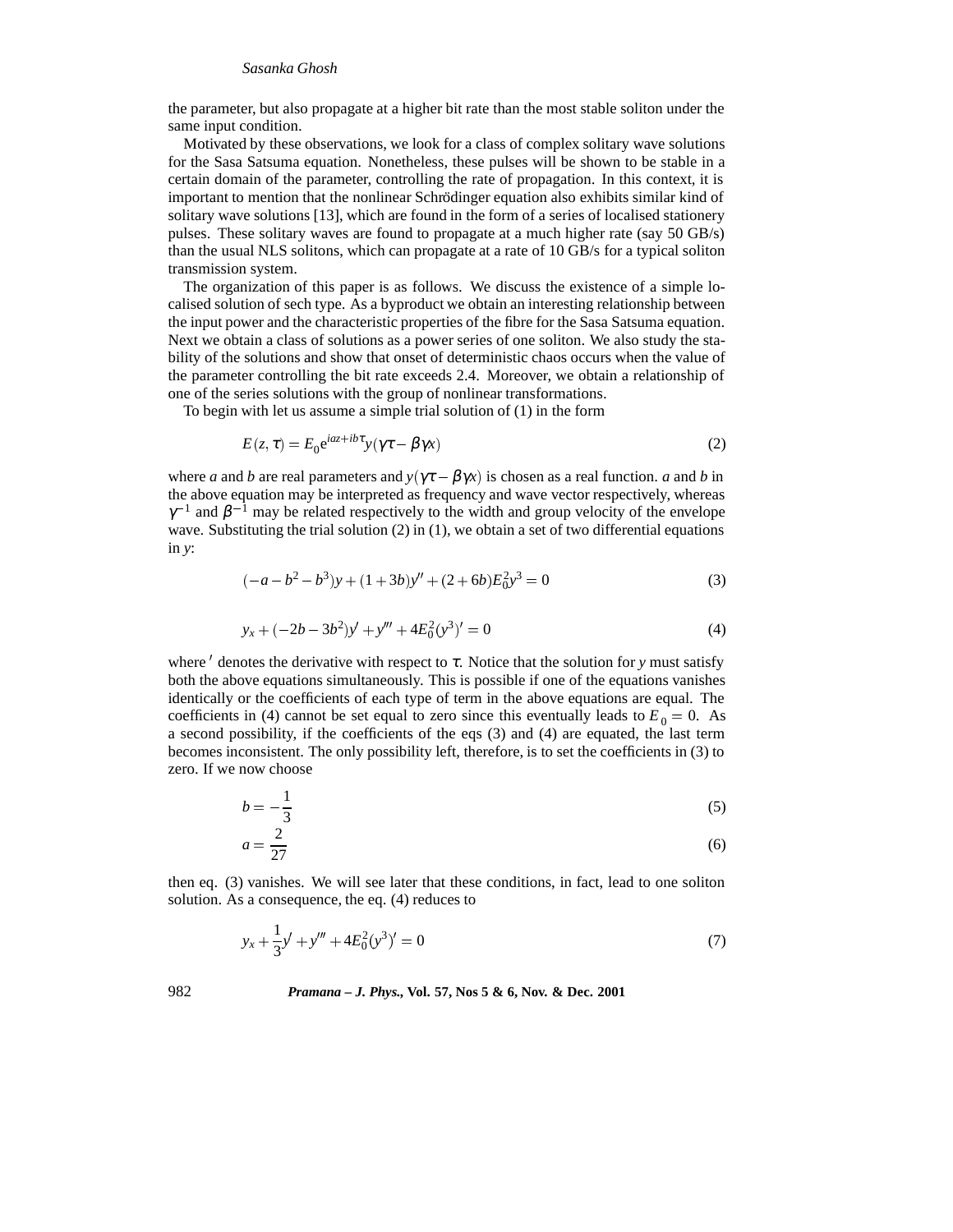It can straightaway be observed that if we choose a solution of *y* of the form

$$
y = sech(\gamma \tau - \beta \gamma x) \tag{8}
$$

the eq. (7) will be satisfied, provided the following conditions are obeyed

$$
\beta = \gamma^2 + \frac{1}{3} \tag{9}
$$

$$
E_0^2 = \frac{1}{2}\gamma^2\tag{10}
$$

The first condition determines the group velocity of the envelope wave. The second condition, on the other hand, gives an interesting relation between the input power and the width of the optical pulse. This, in fact, gives an estimate of the required input power for a given width of an optical pulse to propagate in a particular fibre. If this relation mismatches for a particular fibre, the soliton will not be formed.

Finally, the solution of (1) will be of the form

$$
E(x,\tau) = \frac{\gamma}{\sqrt{2}} \exp\left[i\frac{2}{2\tau}x - i\frac{1}{3}\tau\right] \operatorname{sech}\left[\gamma\tau - \gamma\left(\gamma^2 + \frac{\gamma}{3}\right)x\right]
$$
(11)

which is nothing but one soliton solution [8,12].

It is interesting to note that, apart from the above solution (11), the Sasa Satsuma equation (1) inherits a class of stable solitary wave solutions of more complex nature. We will show that these pulses propagate at a higher bit rate than the most stable pulses, namely solitons under similar input conditions. We may write the trial solutions explicitly in the form

$$
y = \sum_{j=0}^{\infty} C_j \operatorname{sech}^j(\gamma \tau - \beta \gamma x)
$$
 (12)

as a power series of one soliton (11), where  $C_i$  are c-number coefficients and  $j = 0, 1, 2, \cdots$ . Substituting (12) into (7), we obtain a recursion relation among the coefficients  $C_j$ . It is found that unless the first coefficient  $C_0$  becomes zero, the solution emerges as a trivial solution. If  $C_0 = 0$ , all even coefficients consequently become zero

$$
C_{2j} = 0 \tag{13}
$$

The odd coefficients, however, satisfy a nontrivial recursion relation among themselves for arbitrary *nonzero* real values of  $C_1$ . The explicit form of the recursion relation may be given as

$$
C_{2j+3} = \frac{2j+1}{2(j+2)} C_{2j+1}
$$
  
- 
$$
\frac{3}{2(j+1)(j+2)(2j+3)} \sum_{m=0}^{2j+1} \sum_{l=0}^{m} l C_l C_{m-l} C_{2j-m+3}
$$
 (14)

for  $j = 0, 1, 2, 3, \dots$  and  $C_1 \neq 0$ . The existence of a power series solutions for the Sasa Satsuma equation (1) has some interesting consequences. A few remarks about the solutions (12), (13), (14) are in order.

*Pramana – J. Phys.,* **Vol. 57, Nos 5 & 6, Nov. & Dec. 2001** 983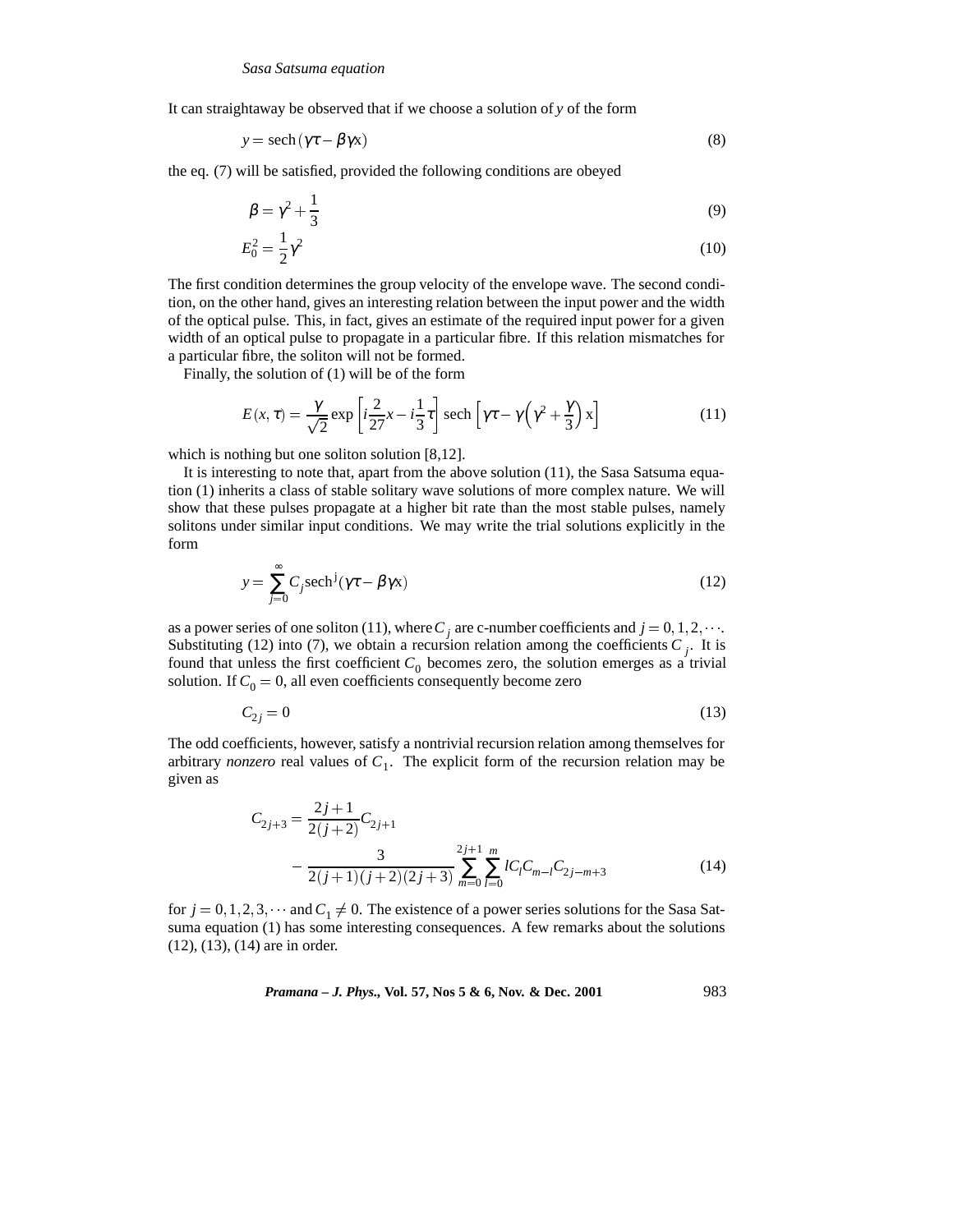### *Sasanka Ghosh*

1. The recursion relation (14) has a universal form and does not depend on the parameters of the dynamical equation.

2. It is obvious to observe from the recursion relation (14) that if the arbitrary coefficient  $C_1$  is chosen to be unity all higher order coefficients starting from  $C_3$  become zero and the series is left with only one term,  $y = sech(\gamma \tau - \beta \gamma x)$ . Thus for  $C_1 = 1$ , the solution (12) reduces to the one soliton solution (11) itself.

3. Depending on the values of  $C_1$ , the Sasa Satsuma equation admits an infinite number of localised solutions of the form (12). But all the localised solutions may not be stable and eventually become chaotic depending on the values of  $C_1$ . The Lyapunov exponent

$$
\lambda(C_1) = \lim_{j \to \infty} \frac{1}{j} \ln \left| \frac{\mathrm{d}C_{2j+1}}{\mathrm{d}C_1} \right| \tag{15}
$$

for different values of  $C_1$  yields to the onset of chaos for  $C_1 > 2.4$ . If  $C_1 \leq 2.4$ , the new localised optical pulses are expected to be almost solitonic in nature and are stable. As expected the maximum stability of the solution is found at  $C_1 = 1$ .

4. It is observed that if  $C_1 \geq 1$ , the intensity of the pulse remains constant upto the value  $C_1 = 2.4$  and shoots up for  $C_1 > 2.4$ . But for  $C_1 < 1$ , the behaviour of the pulses becomes extremely interesting. Both the intensity and the width of the pulses decrease together with the decrease of the value of  $C_1$  from  $C_1 = 1$ . Thus for a particular fibre with a given input power, the widths of these non-solitonic pulses will be smaller than those of most stable solitons. This ensures the higher bit rate of propagation of non-solitonic pulses over the solitons under similar input conditions.

To conclude, localised solitary wave solutions are obtained for the Sasa Satsuma equation. These pulses are stable in a certain domain of the parameter  $C_1$ . For  $C_1 > 2.4$ , the pulses become chaotic. But for  $C_1 < 1$ , the behaviour of the waves becomes interesting. With the decrease in the values of  $C_1$ , both the width and the intensity of the envelope waves decrease. This behaviour of non-solitonic pulses leads to higher bit rate of propagation over the solitons under similar input conditions. This definitely has an interesting consequence in the communication system through the nonlinear fibre.

#### **Acknowledgements**

SG would like to thank CSIR, Govt. of India for financial support to carry out the work under the project 03(0896)/99/EMRII.

#### **References**

- [1] A Hasewaga and F D Tappert, *Appl. Phys. Lett.* **23**, 142 (1973)
- [2] L F Mollenauer, R H Stolen and J P Gordon, *Phys. Rev. Lett.* **45**, 1095 (1980)
- [3] A Hasegawa, *Appl. Opt.* **23**, 3302 (1984); *Optical solitons in fibres* (Springer, Heidelberg, 1989)
- [4] L F Mollenauer and K Smith, *Opt. Lett.* **13**, 675 (1988)
- [5] J P Gordon, *Opt. Lett.* **11**, 662 (1986)
- [6] F M Mitschke and L F Mollenauer, *Opt. Lett.* **11**, 657 (1986)
- [7] Y Kodama and A Hasegawa, *IEEE J. Quantum Electron.* **QE-23**, 5610 (1987)
- [8] N Sasa and J Satsuma, *J. Phys. Soc. Jpn.* **60**, 409 (1991)